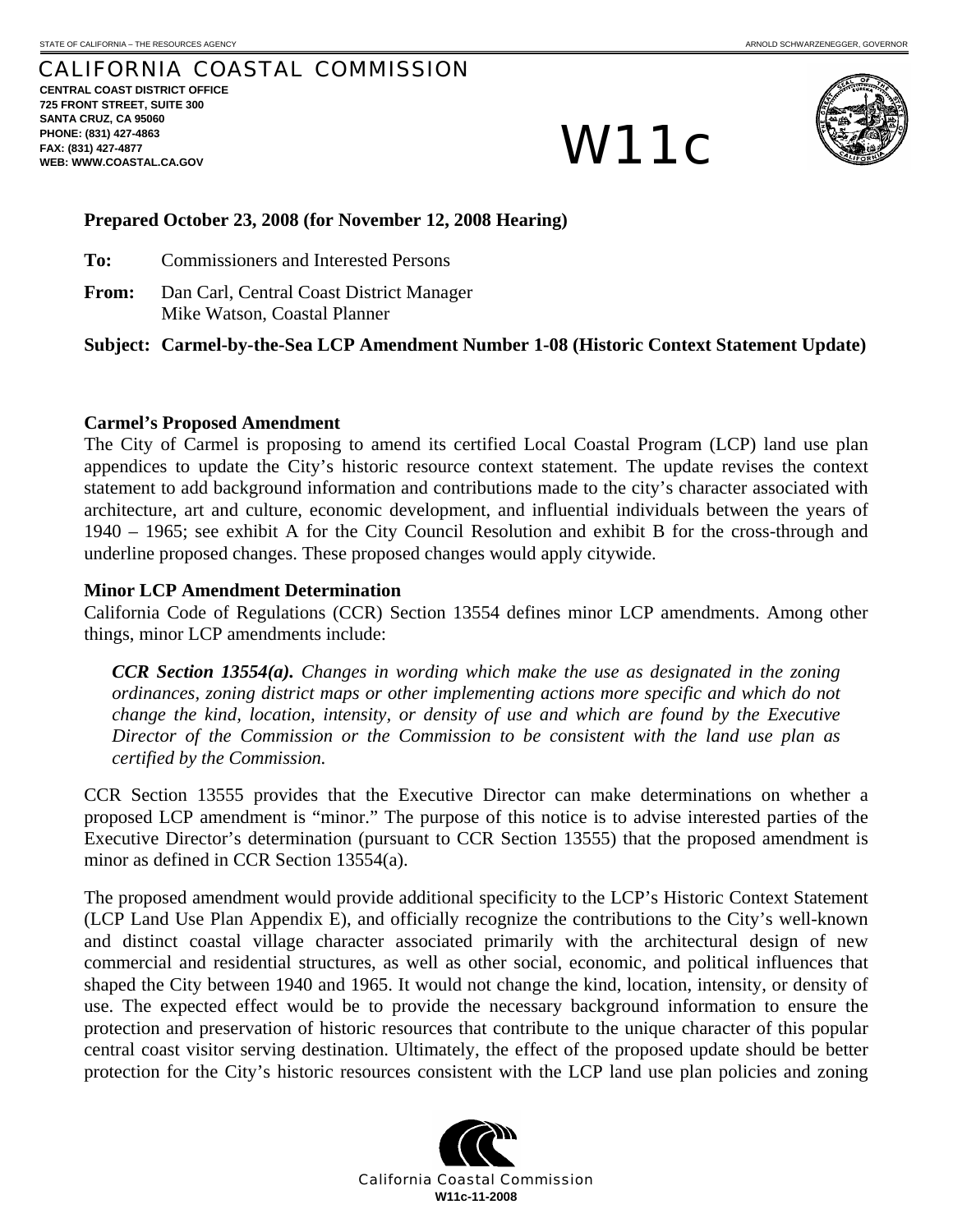## CML-MIN-1-08 Historic Context Statement Update Page 2

ordinances.

## **Coastal Commission Concurrence**

Pursuant to CCR Section 13555, the Executive Director will report this determination to the Coastal Commission at its November 12, 2008 meeting at the Long Beach City Hall City Council Chambers at 333 West Ocean Boulevard in Long Beach. The Executive Director will also report any objections to the determination that are received within ten working days of posting of this notice. The proposed minor amendment will be deemed approved and will become effective immediately unless one-third of the appointed members of the Commission request that it be processed as a major LCP amendment (CCR Section 13555(b)).

For further information regarding the proposed LCP amendment or the Commission's procedures, please contact Mike Watson in the Coastal Commission's Central Coast District Office in Santa Cruz at the address or phone number listed above. Objections to the proposed minor LCP amendment should be submitted by November 7, 2008 if possible.

to go to Exhibit B.

Exhibits: Exhibit A: City Council's Resolution [Exhibit B: Proposed Changes to LCP Land Use Plan Historic Context Statement, Appendix E](http://documents.coastal.ca.gov/reports/2008/11/W11c-11-2008-a1.pdf)  Click on the link below<br>to go to Exhibit B.<br>PLand Use Plan Historic Context Statement, Aproximation Constal Commission